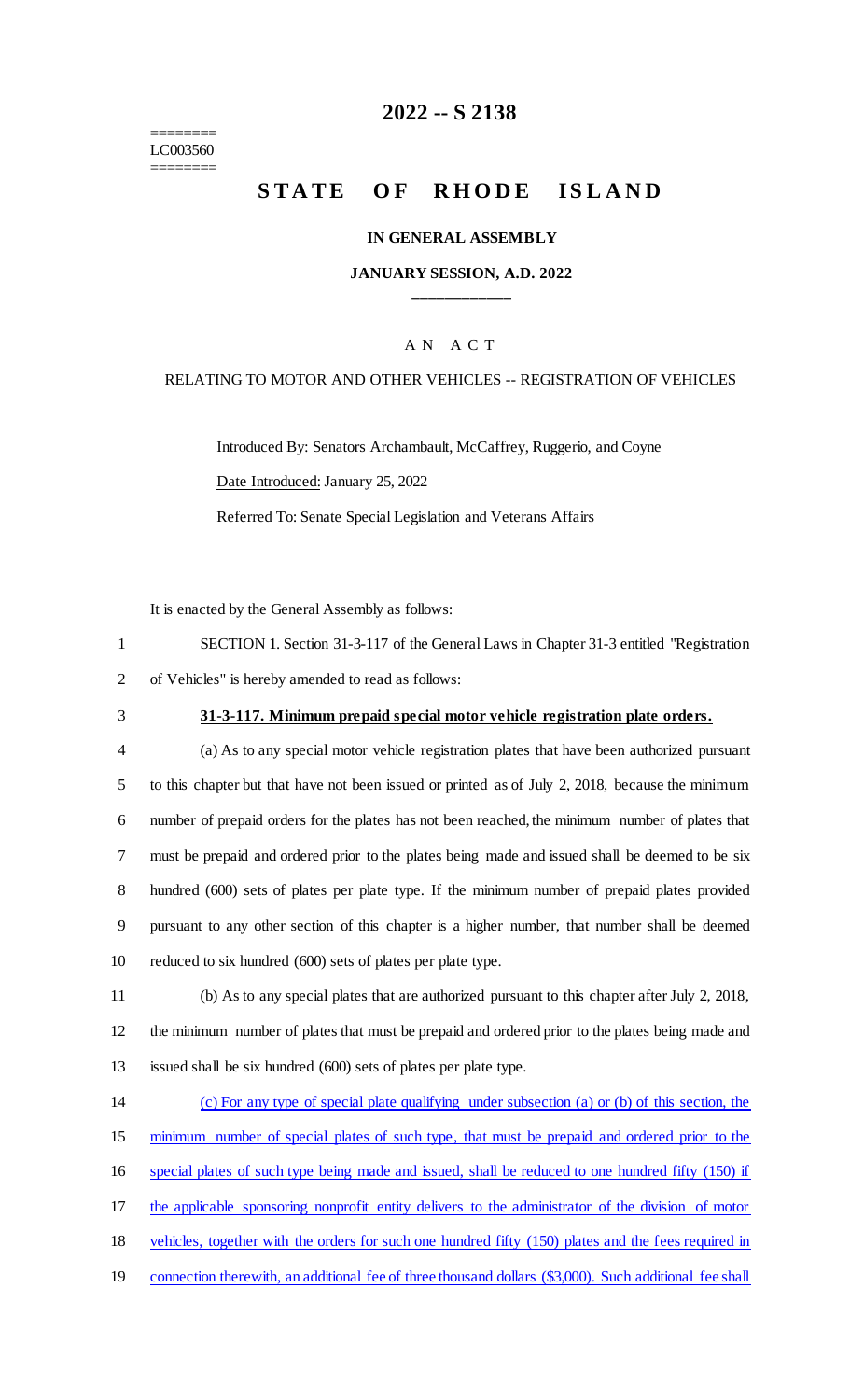- 1 be refunded to such nonprofit entity, if a total of six hundred (600) of such type of special plate
- 2 (inclusive of the initial one hundred fifty (150) plates) are ordered and issued within five (5) years
- 3 following delivery of such additional fee. Such additional fee shall be forfeited to the division of
- 4 motor vehicles, if a total of six hundred (600) of such type of special plate (inclusive of the initial
- 5 one hundred fifty (150) plates) are not ordered and issued within five (5) years following delivery
- 6 of such additional fee.
- 7 SECTION 2. This act shall take effect upon passage.

#### ======== LC003560 ========